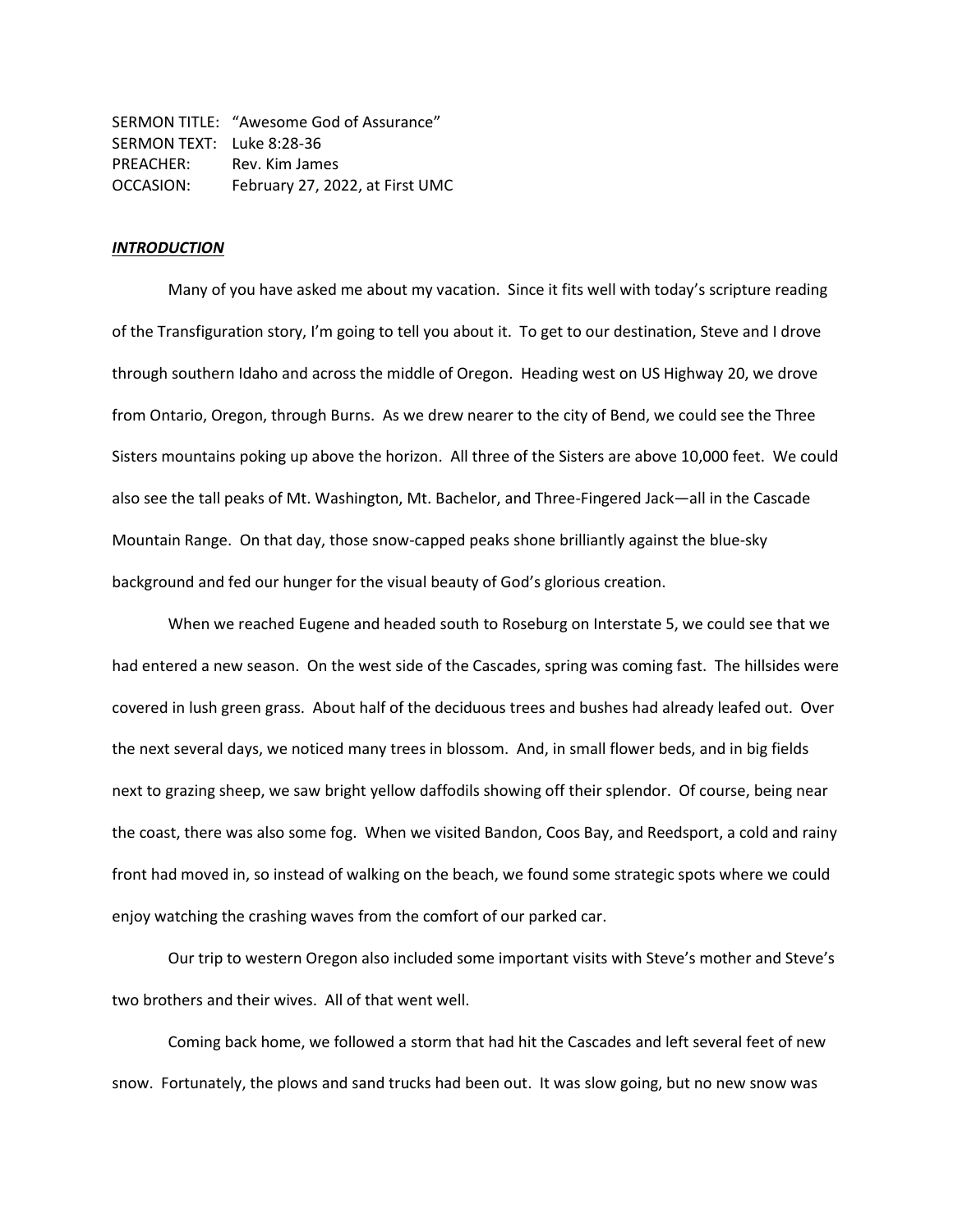falling. The blur of a constantly-mud-splattered windshield and the dazzling brightness of the snowy landscape made vision a little challenging sometimes. We were constantly taking our sunglasses on and off because the skies were alternately mixed with sunshine and clouds. When we got back into Utah, we felt the relief of dry and clear roads and the assurance that we were almost home.

So, yes, we had a nice week away. It gave me a lot of opportunity to reflect on our "Awesome God" theme that we have been focusing on this month and, specifically, on the Transfiguration story from Luke 9. With images of dazzling, snowy mountains and foggy, cloudy uncertainties, I invite you to experience with me our awesome God of assurance.

## *1—DAZZLING GLORY*

Let's begin with the dazzling glory. This story is called the Transfiguration because of what the disciples saw that day that they went up on the mountain with Jesus. Peter, John, and James had gone up there with Jesus to pray. While Jesus was praying, however, something unusual happened. The disciples saw that the appearance of Jesus' face changed, and his clothes became dazzling white. Right before their eyes, Jesus was transfigured. And then, out of nowhere, the disciples saw Moses and Elijah appear in glory. Representing the Jewish law and the prophets, those two prominent leaders had come to speak with Jesus about what lay ahead of him in Jerusalem.

There's a lot about this experience that seems strange, but let's hold that for later. Right now, let's stick with the dazzling glory. Today we have the privilege of knowing the big story of Jesus: his ministry, death on the cross, resurrection, his ascension, and even 2000 years of powerful salvation in our world. Christians today believe that Jesus is united in the awesomeness of God. But Peter, John, and James were still figuring things out. At this point in Luke 9, Jesus was still mostly their teacher, who also worked some miracles. But when the disciples saw Jesus' appearance change into dazzling brightness and Moses appear, they recognized the parallels between Jesus and that great leader of the Hebrew people. Moses also had gone up on a mountain and had encountered the brightness of God.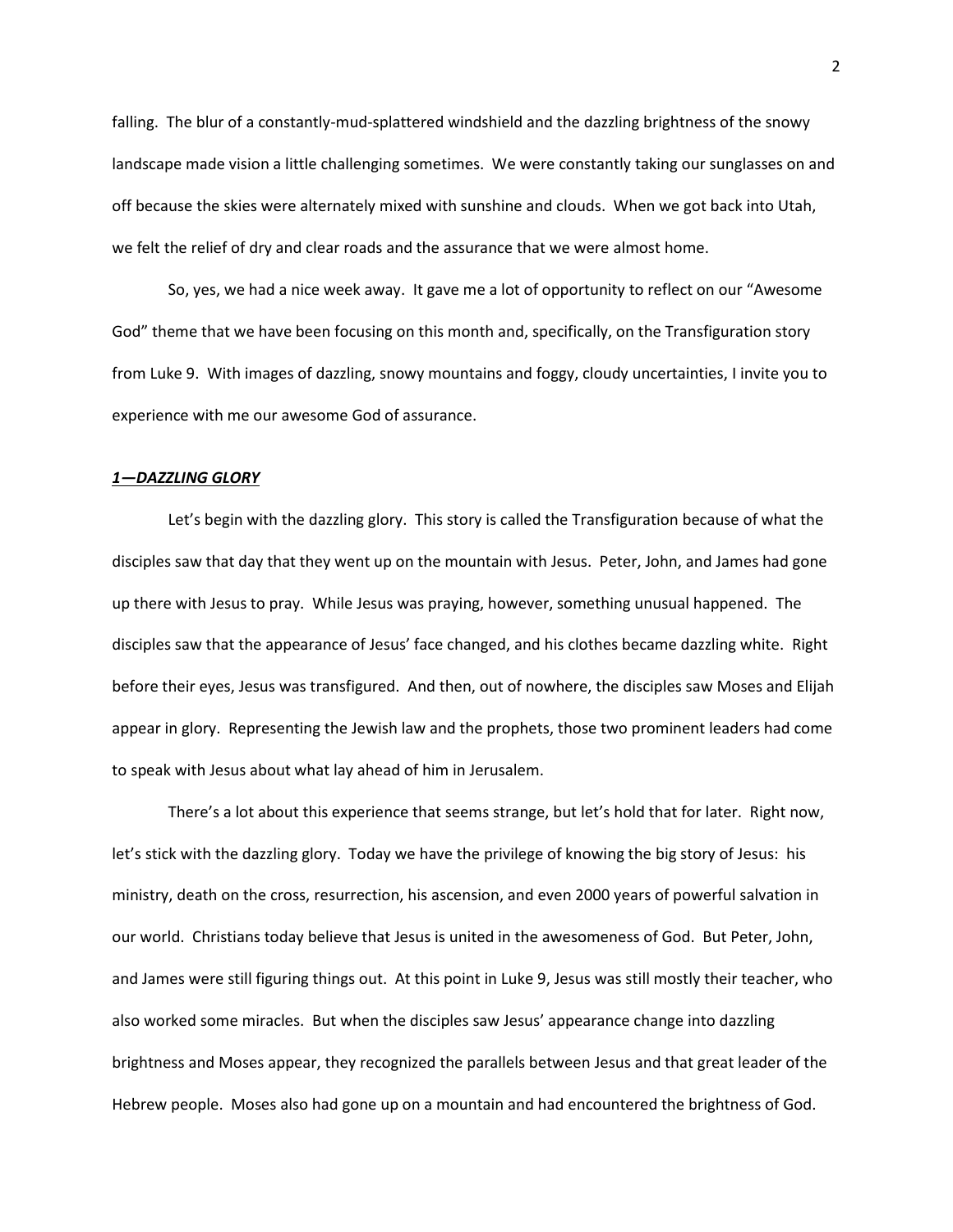Just as Moses had received the law from God, so would Jesus' teachings become God's word to his people. Both Moses and Jesus were transfigured and empowered by the awesome and dazzling glory of God.

The parallels with Elijah were significant too. You remember that Elijah had called down God's fire from heaven and won the contest against the prophets of Baal. After that, Elijah had encountered God on the mountain. God wasn't in the wind or the fire, but in the still, small voice in the silence. In Luke 9, the name of Elijah appears three times, and the Gospel writer indicates several other parallels between Jesus and Elijah. Just as God's prophet Elijah went up against King Ahab and Queen Jezebel, so was Jesus preparing to go up against the powers in Jerusalem. The awesomeness of God that was evident in Elijah was also being revealed in Jesus. It was apparent in this dazzling glory.

## *2—SLEEPY CLOUDS*

But too much dazzling glory can also be blinding. Maybe that's why God's awesomeness always seems to provide some sleepy clouds, as well. It's interesting that Luke 9:32 tells us that the disciples were weighed down by sleep, even as they were awake enough to see the glory. Verse 34 tells us that, even as they were seeing this bright revelation, "a cloud came and overshadowed them, and they were terrified as they entered the cloud."

On a bright day, sometimes a little shade can help—whether that comes from sunglasses, a hat brim, a car visor, or a cloud. But too much cloudiness, like an Oregon coast fog or a windshield constantly splattered with snowy mud, can make it hard to ascertain what's ahead. Too much sleepiness can cause confusion and uncertainty. It can be terrifying.

In scripture, clouds and sleepiness are often signs of mystery. They are a reminder of our human limitations. We are not all powerful. We are not God. There's a whole lot that we don't know and understand. Ironically, the more we learn about anything, the more we realize how much more there is that we still don't know. And yet, hidden in those clouds and those dreamlike states, are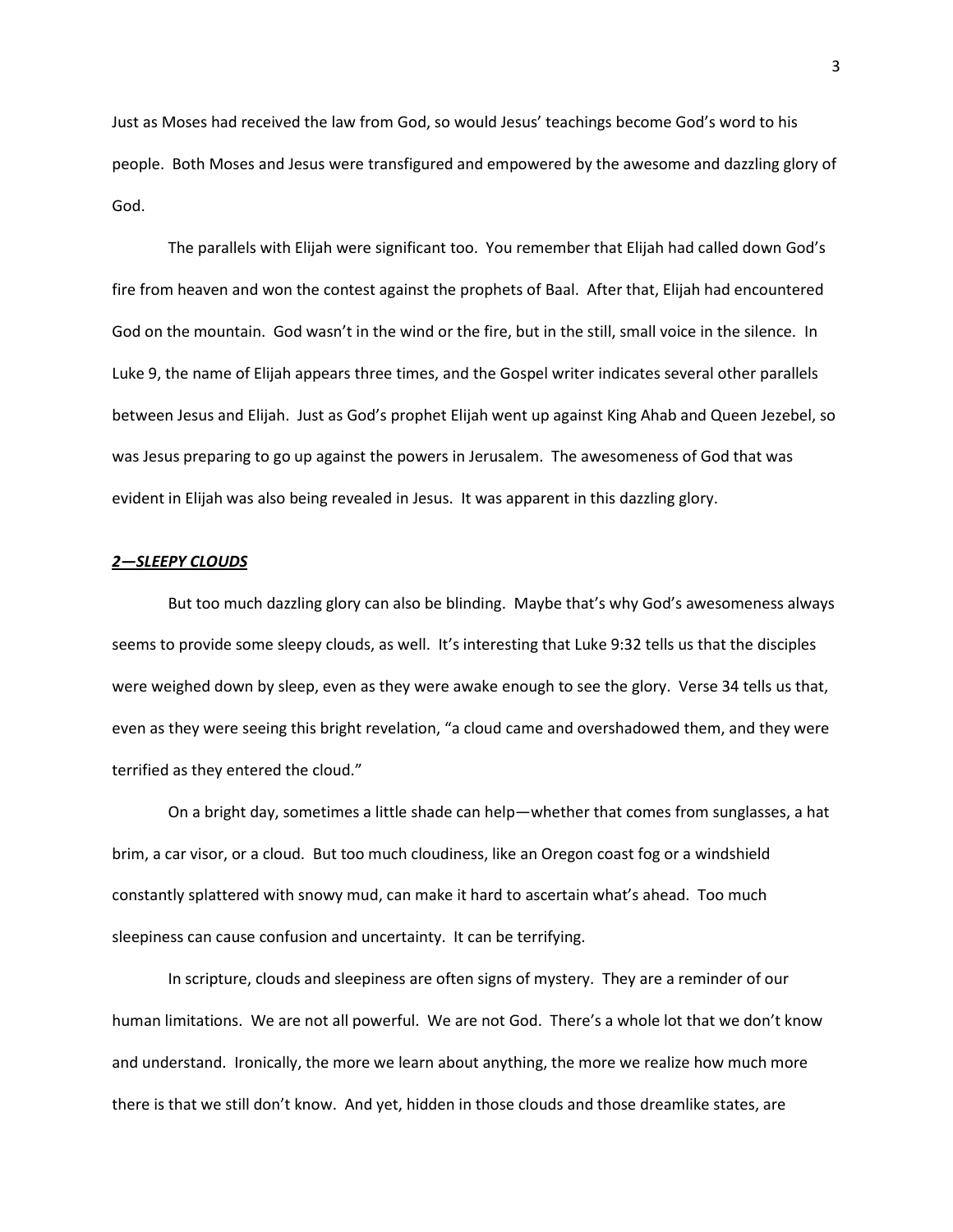important truths and divine realities. This Transfiguration story is like the literary genre known as magical realism. When long-dead Moses and Elijah appear, you know there's a deeper meaning. The story is signaling a word to the wise for us. In the sleepy clouds of uncertainty, we should slow down and look carefully. Watch out for the deer that might run across the road. Keep your eyes open for the seals playing in the rainy surf. If we pay attention to the sleepy clouds, we just might catch a glimpse of God's awesomeness.

# *3—BLESSED ASSURANCE*

Dazzling glory and sleepy clouds aren't the only way to experience our awesome God, however. In this Transfiguration story, God's awesomeness is also felt in blessed assurance. Jesus and the disciples didn't go up on that mountain just so the disciples could witness what happened to Jesus. They went up there to pray. Jesus needed direction from God about what he should do next. The entire chapter of Luke 9 is moving quickly in the direction of Jerusalem and the fact that Jesus will suffer and die there. In this chapter, Jesus is calling his disciples to practice the ministry that they will carry on after he's gone from them. Jesus is asking them to deny themselves, to take up their own crosses, and to give their lives for this proclamation of God's kingdom. Luke chapter nine is a time of decision for Jesus, the disciples, and many other would-be followers. Will they have the spiritual strength to go through with this journey to the cross? Will they have the blessed assurance that they truly are doing the will of God?

The beauty of the Transfiguration story is that God answers this prayer for Jesus, Peter, John, and James. I don't mean that they won't have any further doubts and struggles. They certainly do! But this transfiguration of Jesus was a critical infusion of confidence for all of them. The presence of Moses and Elijah indicated that Jesus was endorsed by the authority of the law and the prophets. And to that was added God's awesome voice from the cloud. When God said, "This is my Son, my Chosen; listen to him!", Jesus and his disciples received a blessed assurance that what had begun at the time of Jesus'